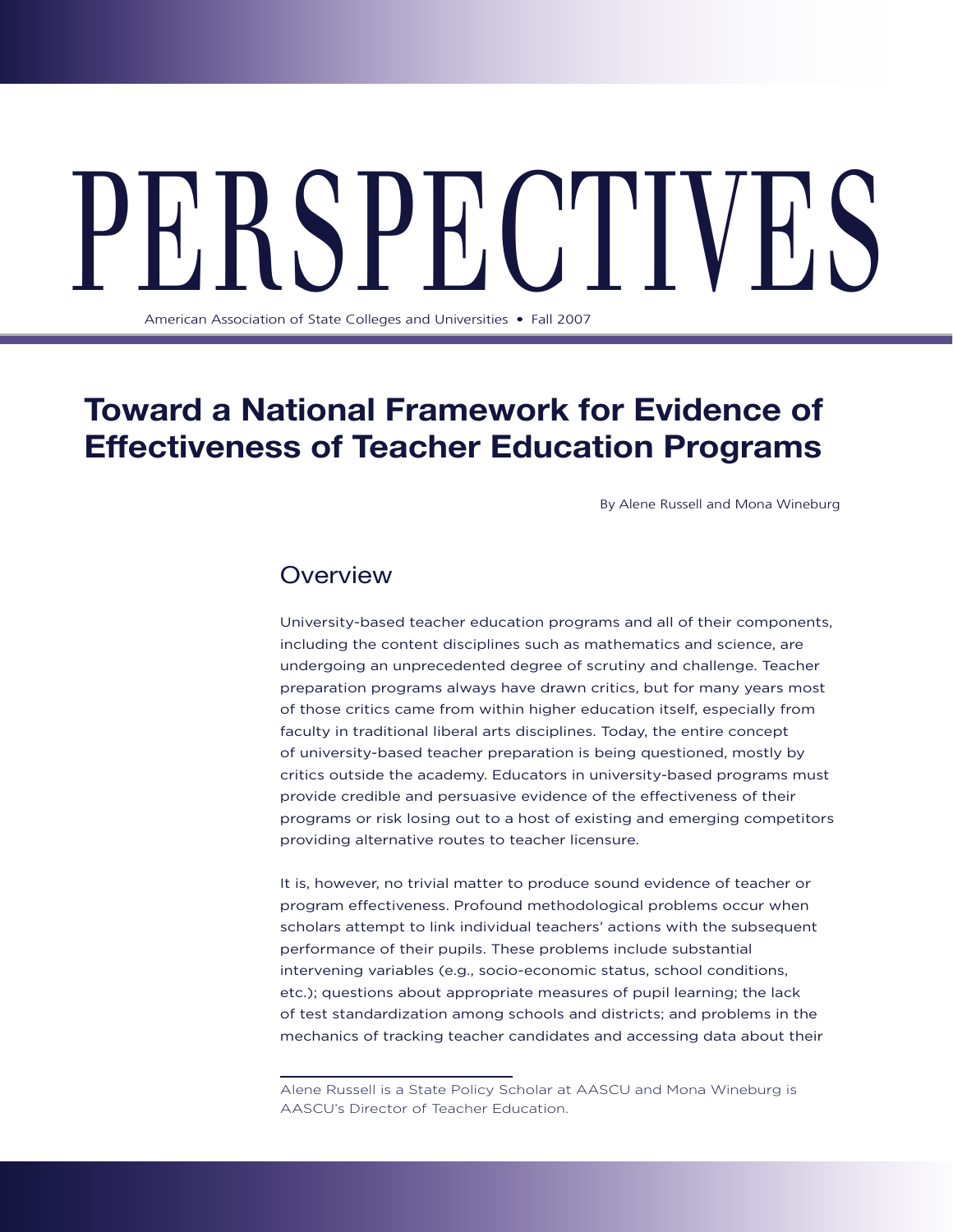performance. Alternative measures of student learning (e.g., whole-school scores or proxies for student learning, such as teacher behavior) only add to the complexity.

State-mandated testing of teacher candidates' pedagogical and content knowledge has created one of the newer challenges to university-based teacher education. As the test results have been reported, critics have charged that too many teacher education students do not know enough content and pedagogy. Another challenge has come from critics who view university–based teacher education as a monopoly and who support multiple alternative routes to enter teaching, such as Teach for America and similar programs. Yet another challenge results from the requirements stemming from the No Child Left Behind Act (NCLB) and the pressure for schools to prove "annual yearly progress" of all pupil learning each year from kindergarten through the 12<sup>th</sup> grade. In many states, school administrators and others are supporting more relaxed state standards for teacher certification to ensure that they can find so-called "highly qualified" teachers as prescribed by NCLB.

Whatever the source of the challenge, university-based teacher education programs increasingly find themselves besieged by critics who question the fundamental assumption that teacher education and preparation belong in the university. For many colleges, schools, and programs, the attacks are frequent and persistent—and unlikely to disappear any time soon.

As a result, institutions are expending extraordinary energy and resources assessing prospective teachers and compiling data about their programs, and yet they are doing so without a consensus about what should be measured and how it should be measured. Consequently, much of the information being gathered is of dubious utility. Thus, for the most part, answers to the important questions regarding the effectiveness of programs preparing teachers cannot be clearly delineated to the satisfaction of all stakeholders.

The American Association of State College and Universities (AASCU) is committed to helping institutions improve the effectiveness of their teacher education programs and to improving the evidence and data that demonstrate that effectiveness. This work is based upon two premises: first, that teacher education accountability is an important and legitimate goal, particularly for state institutions that have an obligation to be accountable to the public; and, second, that robust, evidencebased systems demonstrating effectiveness must be in place to achieve educational outcomes, guide program improvement, and assure and protect the public. We are, however, skeptical about whether any of the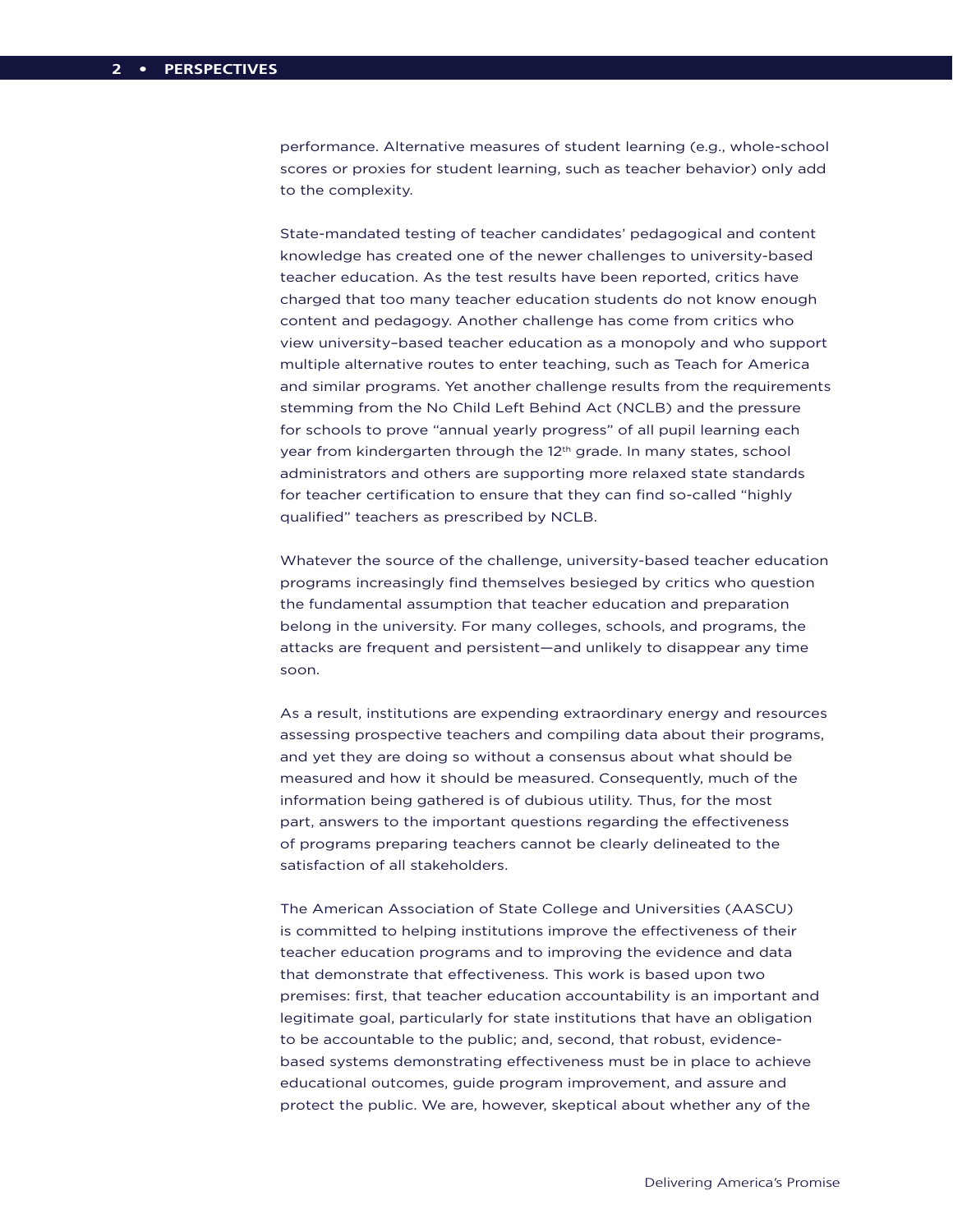current approaches to collecting data have the power to provide such robust evidence.

For many years, administrators of teacher education programs focused on inputs, best illustrated by the almost exclusive attention in accreditation to such input measures as the quality of faculty, nature of the curriculum, adequacy of the budget, and the like. Administrators, to be sure, aimed to produce good teachers, but a focus on outcomes was absent. And the definition of good teachers was limited, usually being defined as teachers whom principals said were good or fit in well. In this new age of accountability, however, a focus on inputs is simply inadequate. The key measure of success for teacher education programs today must be how well they produce teachers who can demonstrate that they can produce learning gains in K-12 pupils.

Developing systems capable of assessing the effectiveness of teacher education programs is no small feat. There are many challenges to developing such systems, including: methodological difficulties linking teacher practice to pupil outcomes; confidentiality and privacy issues in handling access to data; problems in linking data gathered by different agencies; difficulties in ensuring the validity and reliability of data; the time and expense required to gather needed data; and varying definitions and data requirements for the formal reports mandated by states, the federal government, and national accrediting bodies.

What we need is a national framework for collecting evidence of the effectiveness of teacher education programs, including guidelines that institutions can use to develop data systems that promote a culture of evidence on their campuses. To be useful, such a framework must be developed collaboratively, broadly agreed upon, and implemented on a state-by-state basis

# Promising National Initiatives

Such a national framework would not require starting from scratch because, over the past two decades, progress has been made in developing ways to document the effectiveness of teachers and of teacher education programs. Separate national initiatives have been putting together different pieces of the puzzle, but the whole picture remains to be assembled. We propose building on and consolidating what has been learned from efforts to date. Only through continued national conversation and consensus building can institutions and states receive the guidance they need to create evidence-based, high-quality teacher education programs.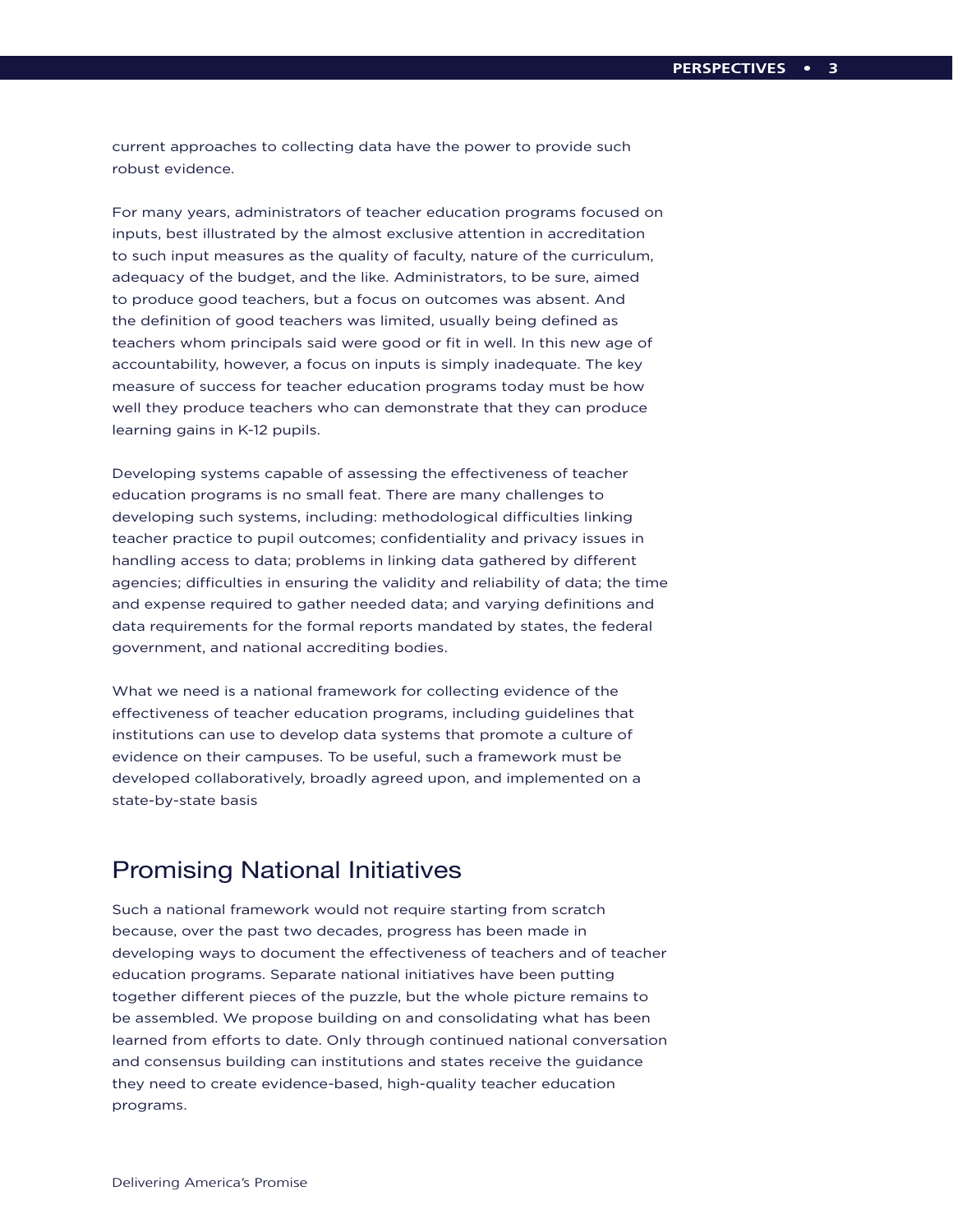### **Measuring Content Knowledge and Teacher Performance**

**National Board for Professional Teaching Standards (NBPTS).** The National Board was founded in 1987 by the Carnegie Corporation of New York following the release of the 1986 report *A Nation Prepared: Teachers for the 21st Century.* That report called for the creation of a board to "define what teachers should know and be able to do" and to "support the creation of rigorous, valid assessments to see that certified teachers do meet those standards." NBPTS's first task was to spell out a vision of accomplished practice, which took the form of Five Core Propositions. From that base, committees developed standards for 24 certificate areas, identifying specific knowledge, skills, and attitudes that support accomplished teaching practice. NBPTS now supports a voluntary system for awarding advanced certificates to teachers who meet those standards. To earn certification, teachers must submit four portfolios: three are classroom based, where video recordings and examples of student work serve as supporting documentation, and the fourth entry relates to accomplishments outside of the classroom—with families, the community or colleagues—and how they impact student learning. Applicants also complete six exercises to demonstrate content knowledge in the chosen certificate area, with evaluation by trained professionals using scoring rubrics. Although it does not directly measure the effectiveness of teacher preparation programs, NBPTS's work lays the foundation for a national vision of accomplished practice and includes models for documenting content knowledge and classroom performance.

### **Interstate New Teacher Assessment and Support Consortium (INTASC).**

Also begun in 1987 and sponsored by the Council of Chief State School Officers, INTASC has worked to craft model standards for licensing new teachers. To date, INTASC has developed model "core" standards for what all beginning teachers should know and be able to do, as well as model licensing standards in specific fields. These standards were developed to be compatible with the advanced certification standards of NBPTS. INTASC currently is developing a new licensing examination, the Test for Teaching Knowledge, which will include a test of content knowledge, a test of teaching knowledge (pedagogy), and an assessment of actual teaching. INTASC has been engaged in a 15-state effort to develop reliable and valid performance-based assessments, with the goal of producing prototype portfolio assessments that could be used to evaluate teacher performance against rigorous professional standards. When completed, this work will contribute to the national framework for documenting the effectiveness of teacher preparation programs that we propose.

**The Renaissance Group (TRG).** The Renaissance Group is a national consortium of institutions with sizable teacher preparation programs whose presidents, provosts, and deans collaborate on issues related to the programs. In 1999 it received a Title II Teacher Quality Enhancement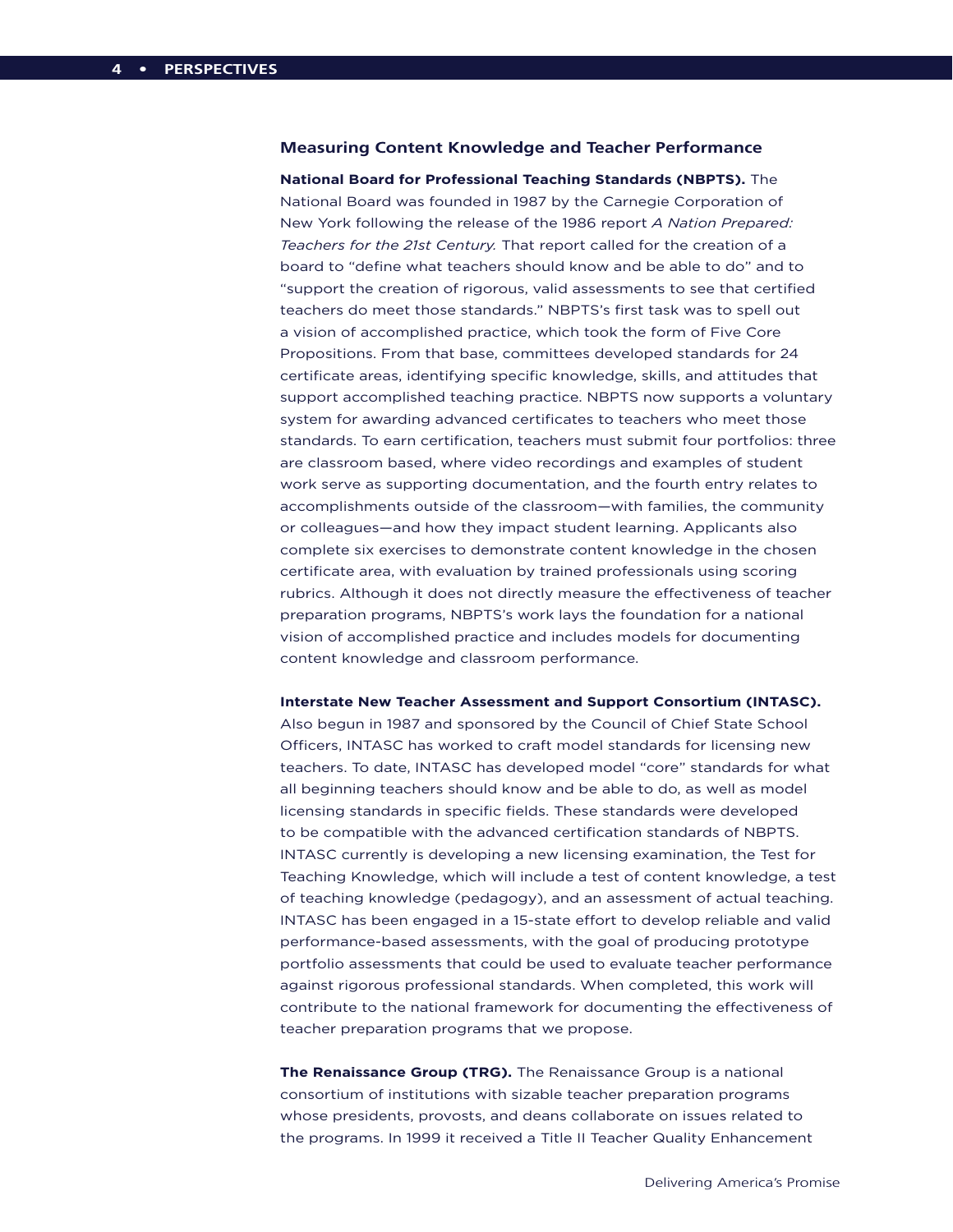Grant from the U.S. Department of Education to support a five-year project entitled the Renaissance Partnership for Improving Teacher Quality. The goal of the project was to assist member institutions to become accountable for the impact of their teacher education graduates on pupil classroom achievement, by developing systems to measure and improve teacher candidates' ability to facilitate student learning. The project focused on the concept of teacher work samples, which are exhibits of teacher performance that provide evidence of a candidate's ability to facilitate learning of all students. The Renaissance Model for Teacher Work Samples, implemented in member institutions, includes seven teaching standards with performance indicators; a set of teaching tasks related to those standards; a scoring rubric for judging a candidate's performance; and teaching exhibits that show evidence of teaching performance. Such samples provide one source of evidence to assess performance relative to national and state teaching standards.

**American Association of Colleges for Teacher Education (AACTE).** A

decade ago, AACTE initiated the Standards-Based Teacher Education Project (STEP) to strengthen the preparation of new teachers, and since then, has worked with more than 45 teacher preparation programs in seven states. STEP focuses on aligning the programs with national and state academic content standards and professional teaching standards, proposing that teachers who know content and how to teach will have a positive impact on K-12 pupil learning. STEP works with campuses through a series of activities that support K-12 learning and assessment, and, among other tasks, facilitates the collection of data that demonstrate the success of graduates of teacher preparation programs in bringing pupils to grade-level learning.

### **Measuring Student Achievement**

**American Association of State Colleges and Universities (AASCU).** For several years, AASCU's Christa McAuliffe Excellence in Teacher Education Award has honored outstanding teacher education programs that can document the success of their graduates in improving K-12 pupil learning outcomes. AASCU publishes descriptions of this work to provide concrete ideas and specific suggestions for other institutions seeking to improve their programs. Now that there is a significant mass of awardees, AASCU will do an analysis of the McAuliffe program and attempt to extract common themes.

**Teachers for a New Era.** In 2001, the Carnegie Corporation of New York undertook a major reform initiative, Teachers for a New Era (TNE), to stimulate construction of excellent teacher education programs at selected institutions. The project chose 11 institutions for funding over a five-year period. The awardees are expected to undergo radical changes to set a national standard for excellence and become models of best practice. A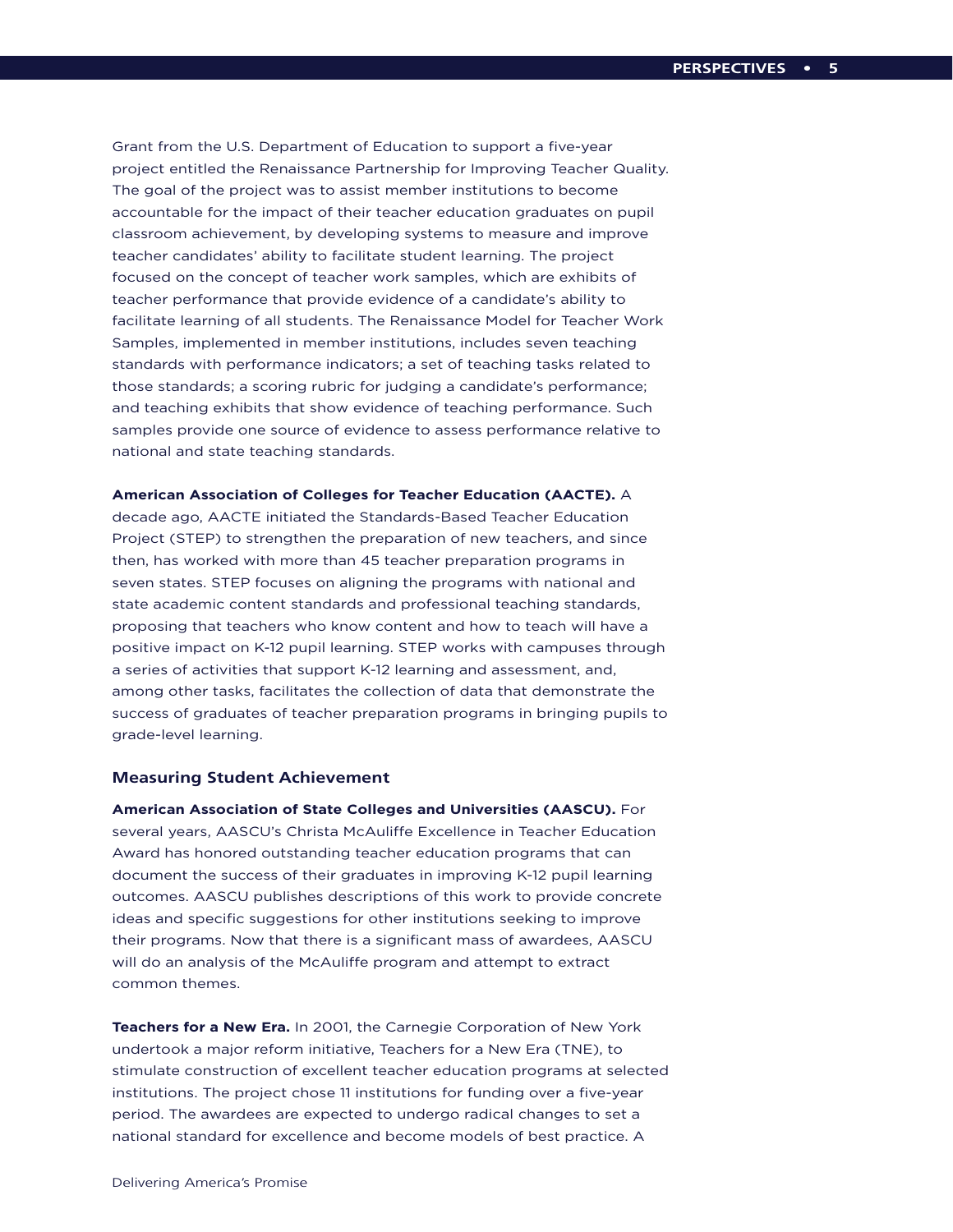major design principle of TNE is that a teacher education program should be guided by a respect for evidence—that a culture of research, inquiry, and data analysis should permeate the program. A variety of teacher characteristics should be considered to constitute criteria for measuring success as a teacher, but an essential criterion must be evidence of pupil learning. Institutions received funding only if they included plans— based in part on evidence of pupil learning—to evaluate the ongoing effectiveness of their teacher education programs.

Although it will take a number of years for participating institutions to implement reforms and be able to document their effectiveness, the expectation of the TNE project is that institutions will design and implement a method by which measures of pupil learning can be used to demonstrate their programs' effectiveness and that data will begin to be collected during the grant period. These institutional reform efforts currently are well under way, and we can expect several best-practice models to emerge in the next few years.

**Value-added methodologies.** Value-added methodologies (VAM), most often associated with the work of William L. Sanders, provide a way to estimate the contributions that teachers make to pupil learning. (For details, see *Cumulative and Residual Effects of Teachers on Future Student Academic Achievement,* by William L. Sanders and June C. Rivers, 1996.) These methods have been extremely influential in the world of education policy because they provide the strongest evidence to date of the important role teachers play in influencing pupil learning. VAM consist of complex statistical procedures for tracking gains in an individual pupil learning over time. Their strength lies in the fact that students serve as their own controls. Because of this, VAM attempts to eliminate the confounding influences that family and socio-economic background have on traditional tests of student achievement.

VAM have drawn much attention in recent years because of increased federal and state demands for accountability. Although several states and school districts have implemented systems for measuring value-added gains, many technical questions remain and debates continue about the methodologies' validity and appropriate use. Critics are concerned, for example, about using such information to make high-stakes decisions about individual teachers. At minimum, such data should be used as part of a broader system of teacher evaluation that includes other types of data. Of particular interest for our purposes is the potential of these methodologies to evaluate and improve teacher preparation programs.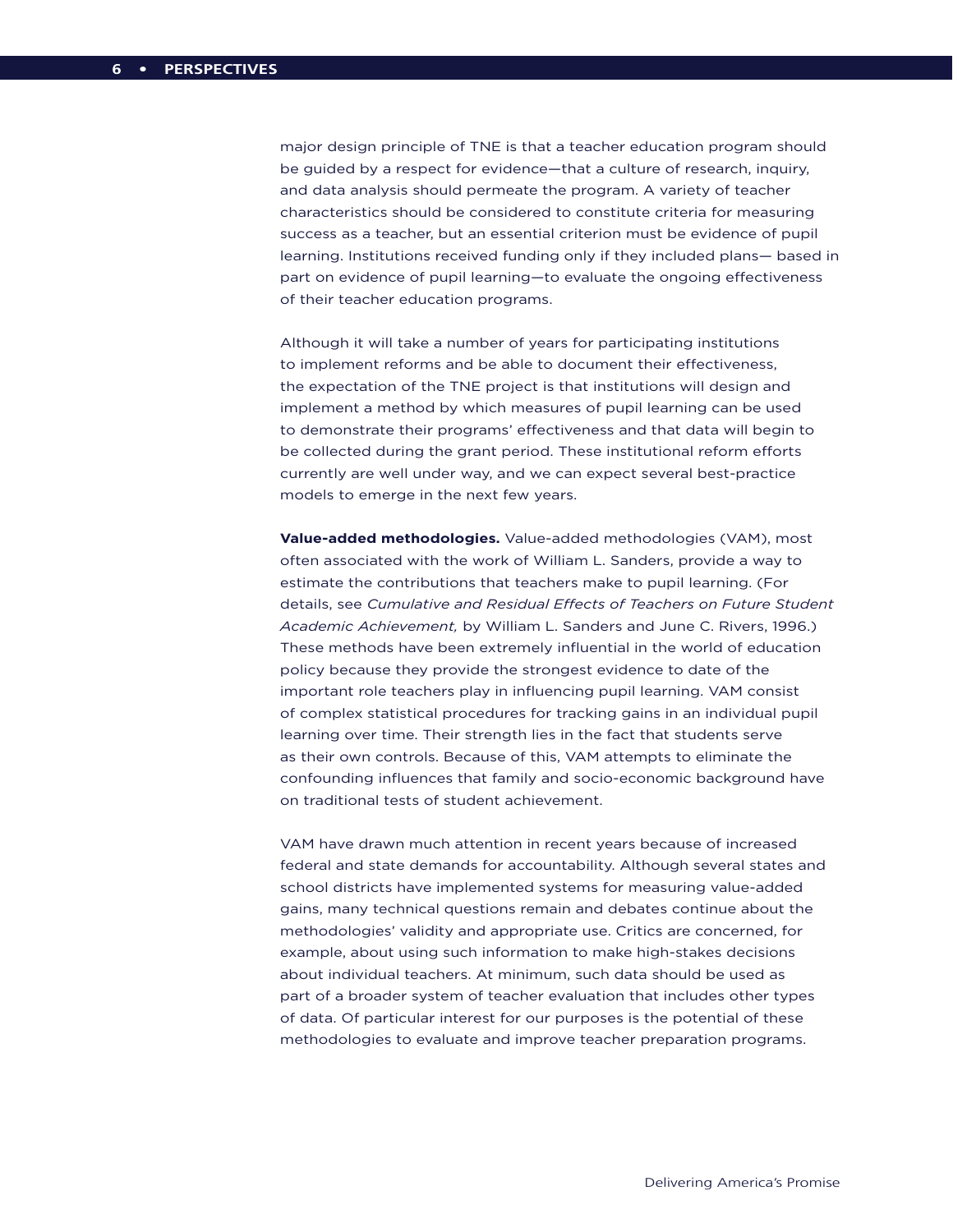### **Measuring Retention and Support of Teachers**

A final dimension of evidence of program effectiveness is whether a program's graduates enter and stay in the teaching profession. Although institutions have gone to great lengths to track their graduates into and through the workforce, comprehensive state data systems can do so more efficiently and can provide important information to help states, institutions, and school districts educate, recruit, support, and retain high-quality teachers. The problem, in short, is the absence of such comprehensive systems. What exists is a convoluted fabric of data systems—including databases maintained by institutions, statistics gathered by state departments of education, licensure databases, and data systems tracking employment that were built for specific administrative purposes. States are at very different stages of database development and have been making uneven progress in improving their capabilities over the past decade.

**Data Quality Campaign (DQC).** Begun in 2005, the Data Quality Campaign is a national collaborative effort to encourage state policymakers to, first, improve the collection, availability, and use of high-quality education data and, second, to implement state-level longitudinal data systems to improve student achievement. Ten national organizations signed on as Founding Partners, and additional organizations, including AASCU, serve as endorsing partners. DQC has identified 10 essential elements of a longitudinal data system and conducts an annual 50-state survey to determine the extent to which state data systems contain these elements. [See Table 1.] Efforts to date have produced positive results. Currently, 16

### **TABLE 1**

### **Data Quality Campaign: Essential Elements and Fundamentals of a Longitudinal Data System**

- 1. A unique statewide P-12 student identifier that connects student data across key databases across years.
- 2. Student-level enrollment, demographic, and program participation information.
- 3. The ability to match individual P-12 students' test records from year to year to measure academic growth.
- 4. Information on untested students and the reasons they were not tested.
- 5. A teacher identifier system with the ability to match teachers to their students.
- 6. Student-level transcript information, including information on courses completed and grades earned.
- 7. Student-level college-readiness test scores.
- 8. Student-level graduation and dropout data.
- 9. The ability to match student records between the P–12 and higher education systems.
- 10. A state data audit system assessing the quality, validity and reliability of available data.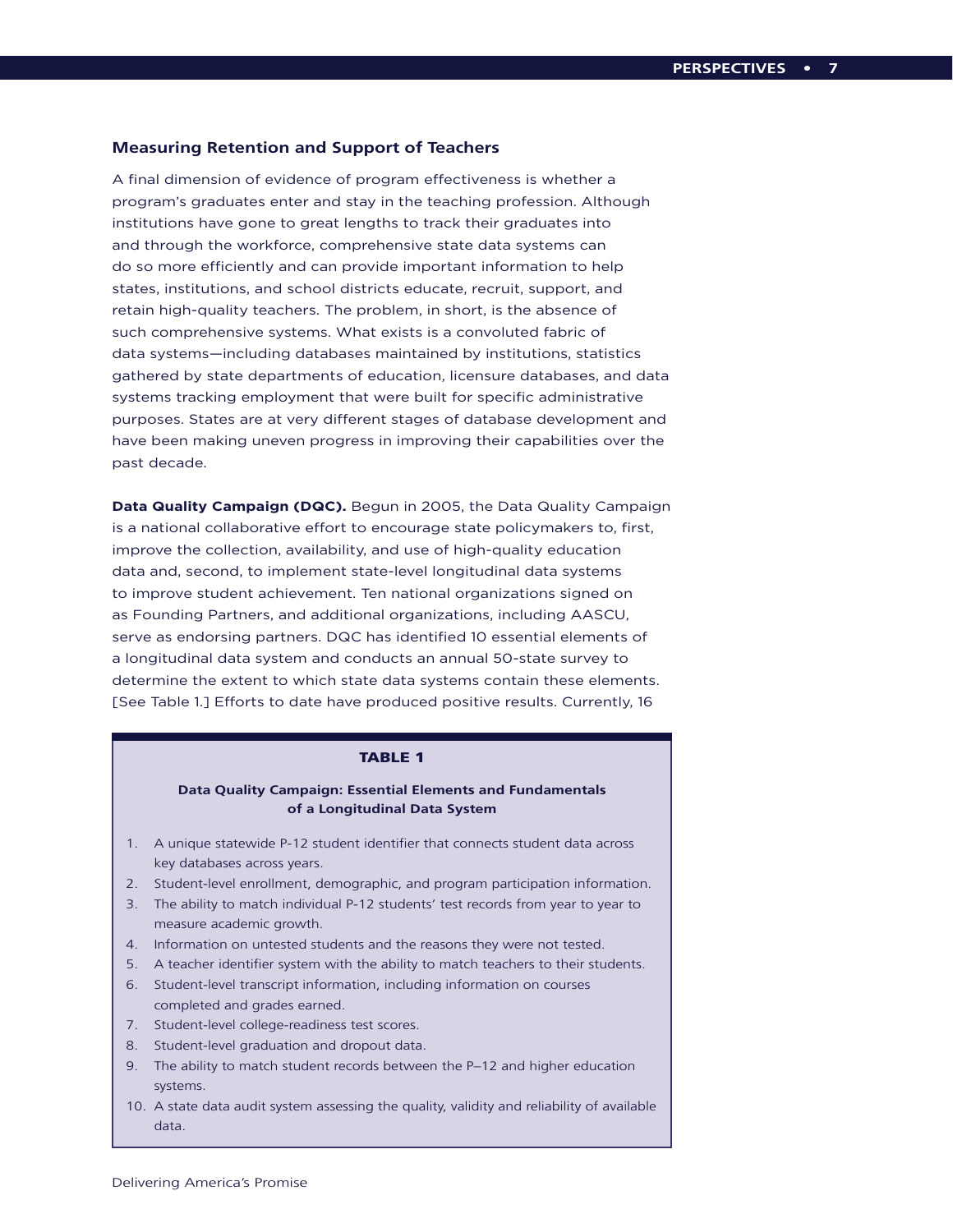states have a "teacher identifier" system with the ability to match teachers to their students, one of the essential elements, and Florida is the first state to have all 10 elements in place.

**U. S. Department of Education's Institute of Educational Sciences (IES) Statewide Longitudinal Data System (SLDS) Grants Program.** The competitive SLDS Grants Program was authorized in 2002 to support the design, development, and implementation of statewide longitudinal data systems. So far, 27 state education agencies have been awarded three-year grants designed to help advance the states' data infrastructure, as well as serving as a catalyst to make high-quality longitudinal data systems a state policy and investment priority. States receiving these grants vary widely as to how advanced their data systems are, and they are using the funding in different ways to reach common goals. A 2006 DQC report, *Increasing Returns on Investment in Data Systems: Lessons Learned from Recipients of IES Statewide Longitudinal Data System Grants,* indicates that accomplishments to date are encouraging.

# Promising State and System Efforts

Several states have made considerable strides in recent years toward developing a system for collecting evidence of the effectiveness of their teacher education programs. These systems are still works in progress, but preliminary data are becoming available and lessons are being learned. These exemplars illustrate how far we have come and what can be achieved when policymakers and educational leaders work together.

**Louisiana.** After a decade of commitment to building a comprehensive data system to evaluate teacher quality, Louisiana now comes closest of all the states to having a complete statewide model for evidence of the effectiveness of teacher preparation programs. This success is due in no small part to sustained commitment to improving teacher quality on the part of high-level policymakers. In 1999, the governor, the State Board of Regents, and the State Board of Elementary and Secondary Education created the Blue Ribbon Commission on Teacher Quality (later re-titled the Blue Ribbon Commission for Educational Excellence) to create a P-16 system responsible for recruiting, preparing, supporting, and retaining effective teachers. Additional keys to success include joint decisionmaking; a focus on improving both teacher education and schools, not just accountability; and, commitment to building an integrated teacher quality database to enable tracking of teacher education graduates.

The commission established four levels or types of effectiveness for examining Louisiana's teacher preparation programs. [See Table 2.] Most notably, in 2004 Louisiana adopted a plan to examine the effectiveness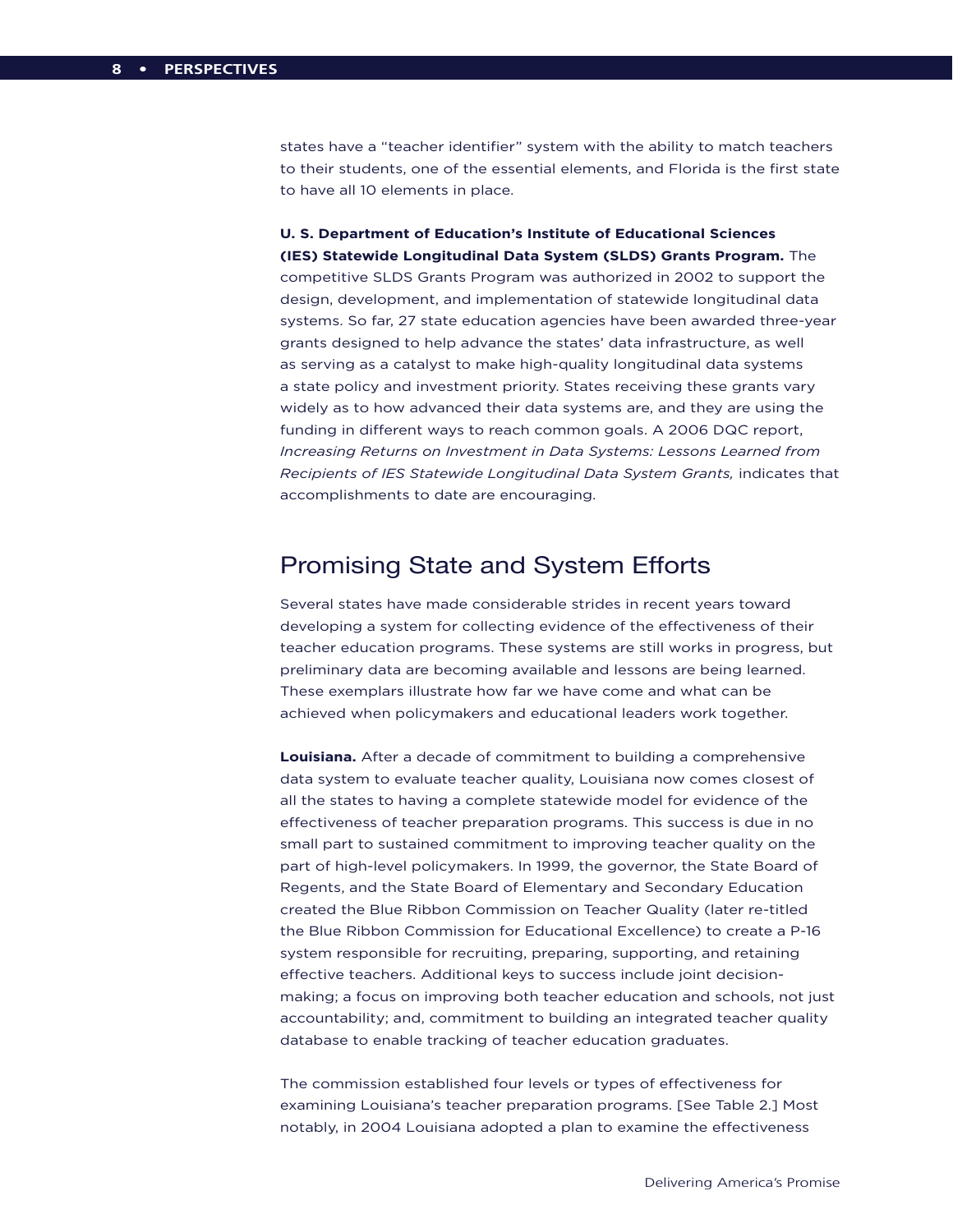### **TABLE 2**

### **Louisiana's Teacher Preparation Programs: Four Levels of Effectiveness**

- **Level 1:** *Effectiveness of Planning.* In 2001–2003, all public and private teacher preparation programs developed plans to recruit, prepare, and support new teachers; aligned those plans with state content and teacher standards; and had them evaluated by national experts.
- **Level 2:** *Effectiveness of Implementation.* All teacher preparation programs are accredited or are pursuing accreditation by the National Commission for Accreditation of Teacher Education, and are using PASS-PORT, a webbased performance-assessment system to assess the knowledge, skills, and dispositions of teacher candidates.
- **Level 3:** *Effectiveness of Impact.* Under a Teacher Preparation Accountability System, all teacher education programs have been assigned Teacher Preparation Performance scores and designated as Exemplary, High-Performing, Satisfactory, At-Risk, or Low-Performing.
- **Level 4:** *Effectiveness of Growth in Student Learning.* A Value-Added Teacher Preparation Program Assessment system was developed in 2003.

of teacher education programs by measuring P-12 pupil learning and linking it to the university programs that prepared their teachers. Instead of outsourcing the project, the state developed and tested its own methodology, the Value-Added Teacher Preparation Program Assessment Model, which uses achievement data from fourth- to ninth-graders in 66 school districts. Preliminary results show that 45 to 50 percent of the teacher preparation programs in the state are preparing teachers whose contribution to student learning is comparable to that of experienced teachers, a finding that contradicts conventional wisdom. Researchers are beginning to identify some strengths and weaknesses in how teachers are prepared to teach particular content, such as math and science, and types of teacher preparation programs. They currently are working to gather evidence of the reliability and validity of their methods, and the findings are expected to be integrated into the state's accountability system for its teacher preparation programs.

**Ohio.** The Ohio Teacher Quality Partnership (TQP), a statewide research effort to better understand the link between teacher preparation programs and P-12 student achievement, offers a different approach for improvement of teacher education. As in Louisiana, Ohio's governor played a key role in convening two commissions in the early 2000s, one focused on student success and the other on teaching success. One concrete result was a commitment to the collection of better data. In 2003, House Bill 3 was passed requiring that P-12 student achievement be analyzed through value-added methodologies, an action that applies to school districts'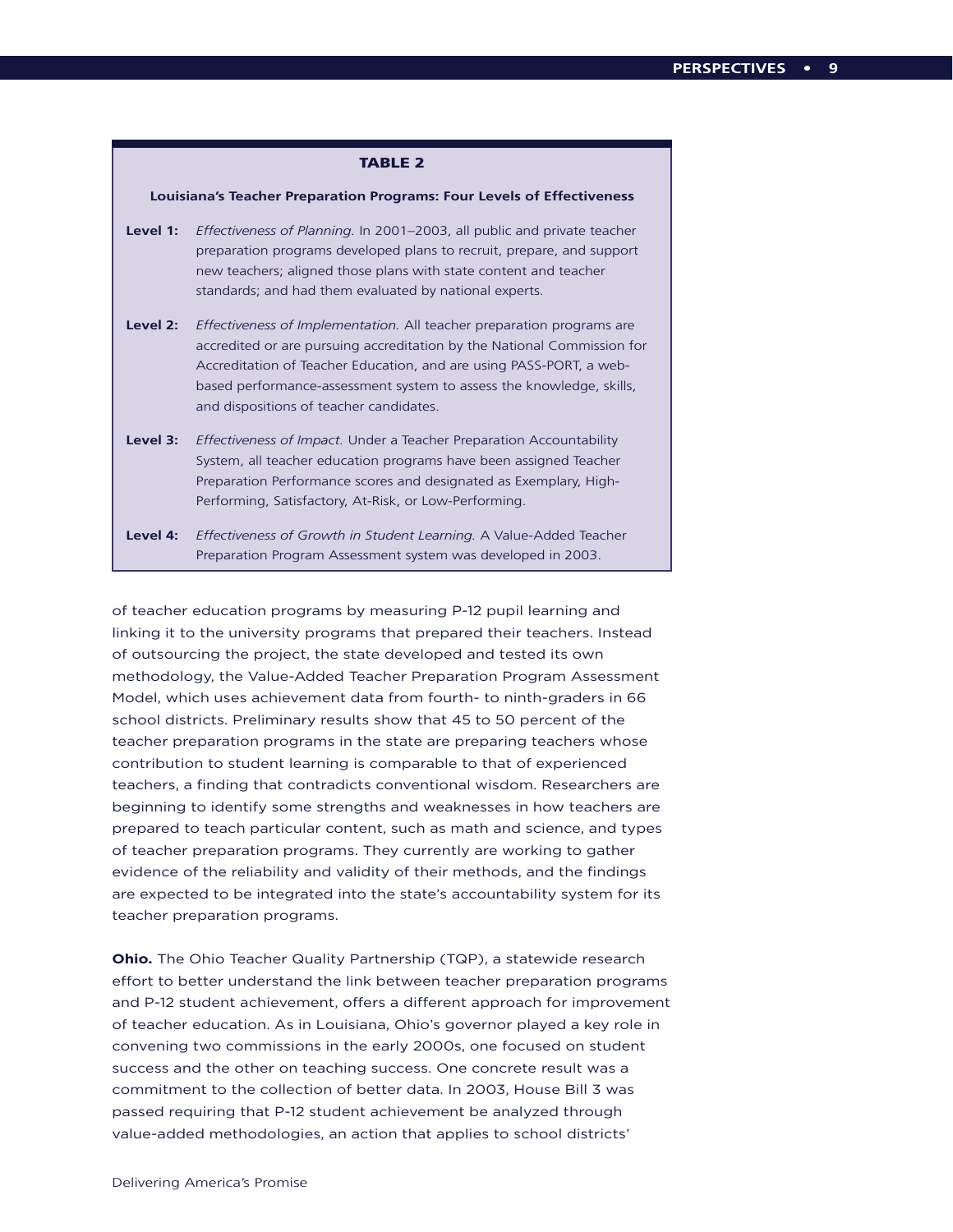accountability only, not to accountability for teacher preparation programs. The model chosen was an external one based on the work of William L. Sanders.

With the support of the Ohio Department of Education, the State Board of Regents, and private sources, the TQP also includes collaboration among all 50 teacher preparation institutions in the state. TQP has begun to implement an ambitious research agenda to help identify aspects of teacher preparation that positively influence P-12 student achievement. Five interrelated studies will be completed, all using multiple measures. [See Table 3.] The TQP studies are designed to improve teacher preparation, not as a high-stakes accountability effort.

**California State University (CSU).** CSU prepares nearly 60 percent of the newly credentialed teachers in the state of California each year, and the system's chancellor and Board of Trustees view high-quality teacher preparation as one of the highest priorities of the CSU system. In 1998, the Board of Trustees embarked on a systemwide effort to improve teacher preparation, and three years later, the first Systemwide Evaluation of Teacher Education Programs was conducted. The education deans on the system's campuses committed to an ongoing evaluation of program quality, which resulted in the CSU Mosaic of Teacher Preparation. Also at that time, the California Partnership for Achieving Student Success (Cal-

### **TABLE 3**

### **Ohio Teacher Quality Partnership**

- **Study 1:** *Pre-Service Teacher Study.* A five-year study will follow teacher education students through their beginning years of teaching. Pre-service and in-service teachers will be surveyed, and information will be collected on teacher education programs, P-12 classroom activity, mentoring and induction of teachers, and other items.
- **Study 2:** *Novice Teacher Study.* A three-year study of novice teachers is included to assess the effects of pre-service education, induction and mentoring, and school climate and leadership on pupil learning, as measured through value-added methods.
- **Study 3:** *Alternative Licensure Study.* A study of teachers in alternative licensure programs will be conducted to compare them with teachers in traditionally prepared programs.
- **Study 4:** *Experienced Teacher Study.* This is designed to identify the classroom practices of high-value-added teachers.
- **Study 5:** *Structural Equation Modeling Study.* This will link the Sanders valueadded methodologies data collected by the state to key variables in the other TQP studies.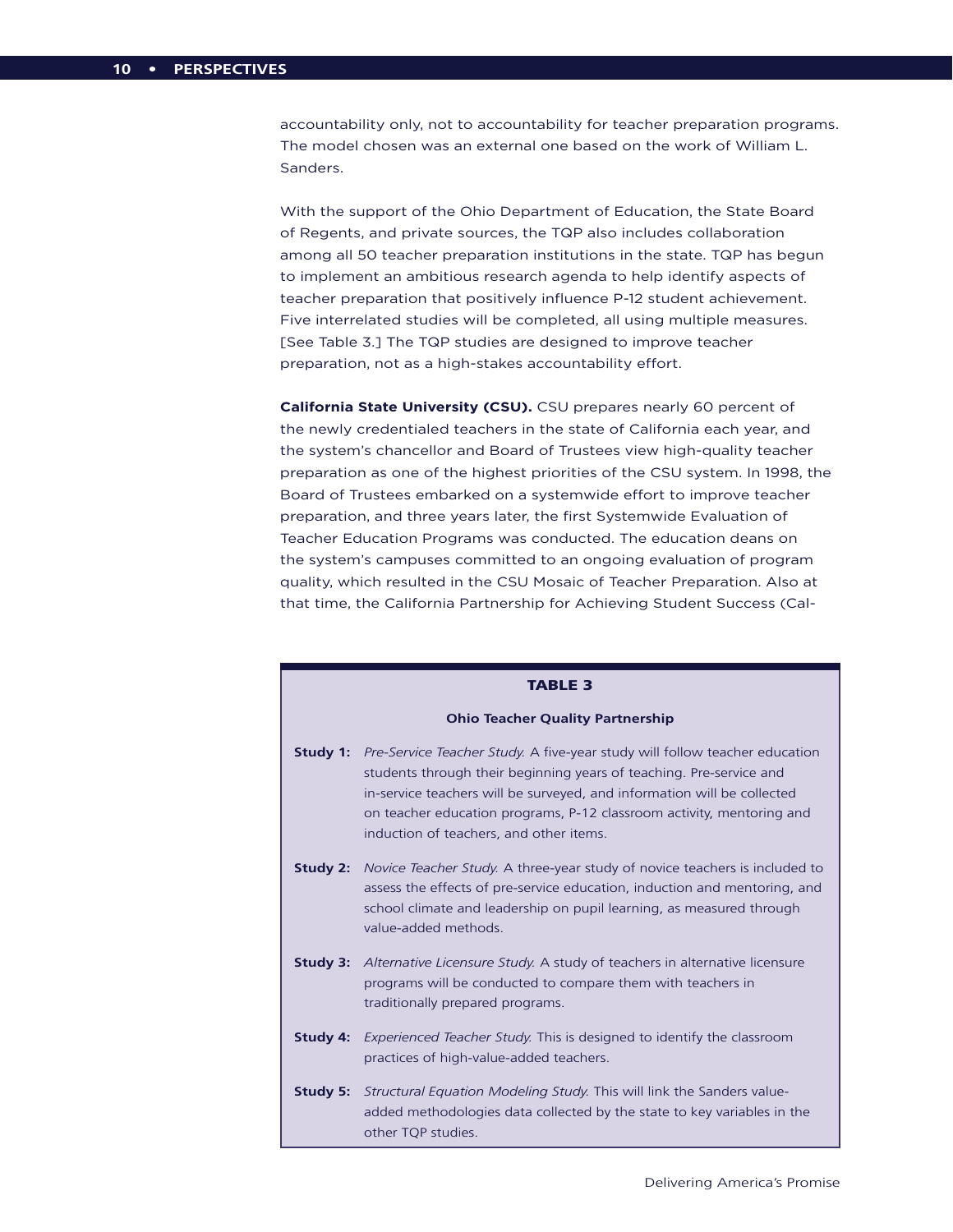Pass) was formed, an initiative that collects, analyzes, and shares student data from elementary school through college.

The Mosaic consists of six interwoven outcomes of teacher education programs. Each has already been examined or will be studied in the next few years. [See Table 4.] More than 6,000 teacher candidates completed an exit survey in 2006 to assess the qualities of their teacher preparation programs (Outcome 1). Since 2001, CSU has been administering a survey of graduates after one and three years of teaching to shed light on the quality and effectiveness of the teacher education programs (Outcome 2). To date, 10,000 school administrators have participated in an employer survey reporting on how well-prepared teachers are (Outcome 3).

On another front, legislation passed in 1998 will require teacher candidates to pass a standardized performance assessment in order to be licensed, beginning in 2008. Two alternative systems of assessment have been developed: the state-initiated prototype assessment system (the California Teaching Performance Assessment or CA TPA), and an alternative developed by a consortium of 20 institutions (the Performance Assessment for California Teachers or PACT). These systems build on efforts by NBPTS and INTASC and incorporate similar pedagogical tasks. They will become a new source of evidence on the effectiveness of teacher preparation programs, as called for under Outcome 4 of the Mosaic.

### **California State University Mosaic of Teacher Preparation Teacher Education Program Outcomes**

- **Outcome 1:** The intrinsic qualities of a program, as reported by its graduates when they complete the program.
- **Outcome 2:** The effects of a program on its graduates' teaching, as reported by its teaching graduates.
- **Outcome 3:** The effects of a program on its graduates' teaching, as reported by their K-12 supervisors.
- **Outcome 4:** The effects of a program on its graduates' teaching, as measured by valid, reliable assessments of performance.
- **Outcome 5:** Participation and persistence in the profession of teaching by a program's graduates.
- **Outcome 6:** K-12 pupil learning outcomes that can validly be traced to teacher education.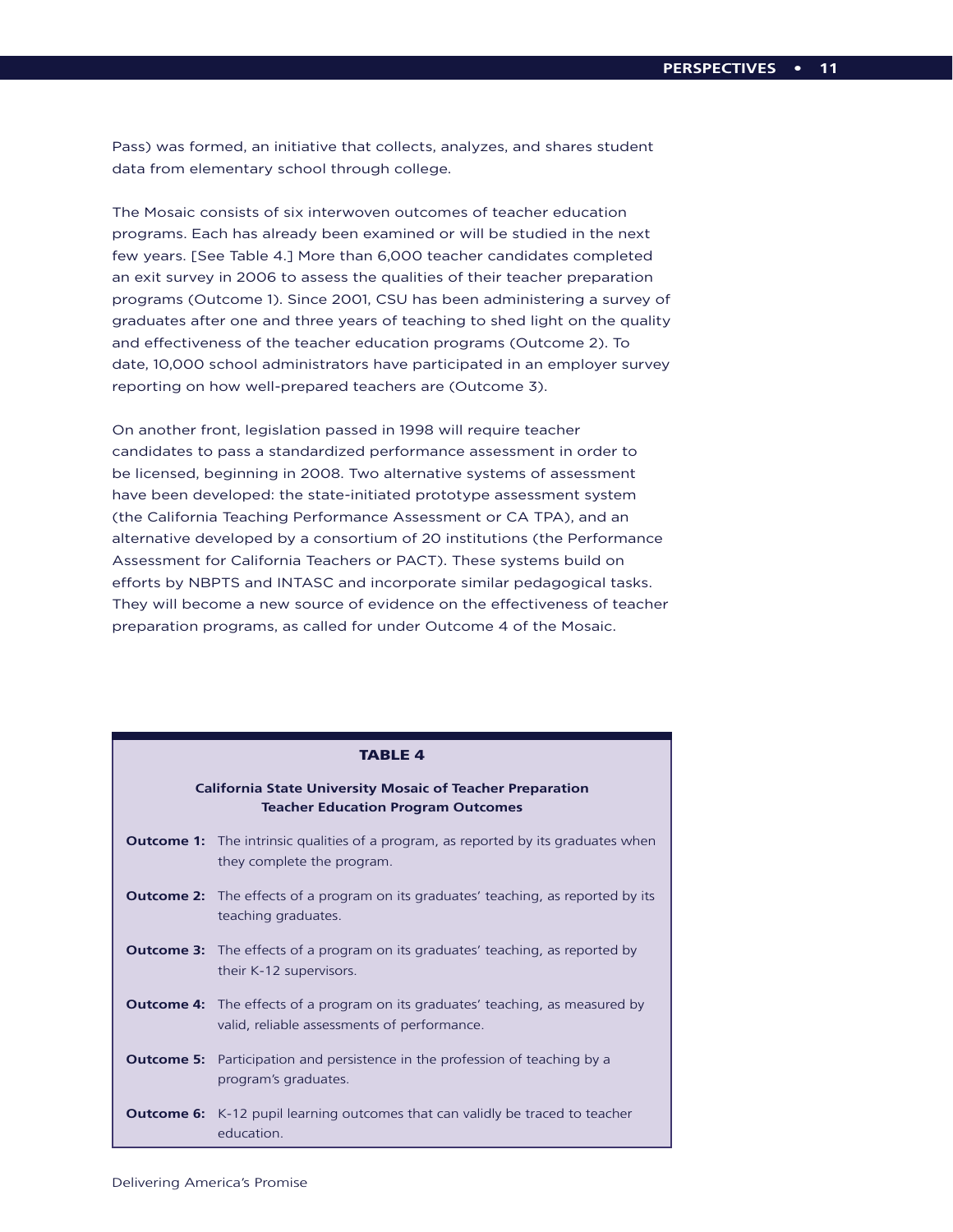Several studies have begun to examine participation and persistence in teaching, and the CSU chancellor's office has recently released a major report about the primary reasons teachers remain in or drop out of teaching (Outcome 5). Progress is being made on the most difficult outcome to measure, the impact of teacher education on pupil learning (Outcome 6). The CSU Center for Teacher Quality has formed partnerships with seven large school districts in the state, which are providing data on pupil learning linked to teachers, schools, and teacher preparation programs. A value-added methodology will be used to assess the data and to build tools and procedures that can be used on a larger scale. In sum, the Systemwide Evaluation of Teacher Education Programs offers a comprehensive system for evaluating program effectiveness regarding the interrelated important outcomes of teacher preparation programs.

**Virginia.** In 2000, the Board of Education and the State Council of Higher Education for Virginia (SCHEV) established the Joint Task Force on the K-12 Teaching Profession in Virginia. A year later, the task force recommended the development and implementation of a comprehensive state plan to ensure a highly qualified teacher in every classroom. Soon after, the state was awarded a Title II Teacher Quality Enhancement Grant by the U.S. Department of Education that provided funding to achieve one of the group's highest priorities—the development of a high-quality data system on teacher and teaching-quality indicators.

In phase one, a data system known as the Teacher Education and Licensure System (TEAL I) was installed, linking information on teacher licensure, employment, and assignment. Phase two was designed to be a comprehensive state-level database for conducting research on matters related to teaching quality. This will be a data warehouse system that collects data from multiple sources, including TEAL I, SCHEV enrollment and completions data, Virginia Employment Commission data on state employees, and various survey databases.

With technical support and implementation by HigherEd.org, the system now known as VITAL—Virginia Improves Teaching and Learning—is up and running. A "dataset cutting tool" allows institutions to generate customized analyses to support program improvement. Eventually, the student data will be supplemented by a series of surveys and linked to employment data. [See Table 5.] Though not yet accomplished, the plan is to link the teacher data to value-added student outcomes data based on Virginia's standardized tests.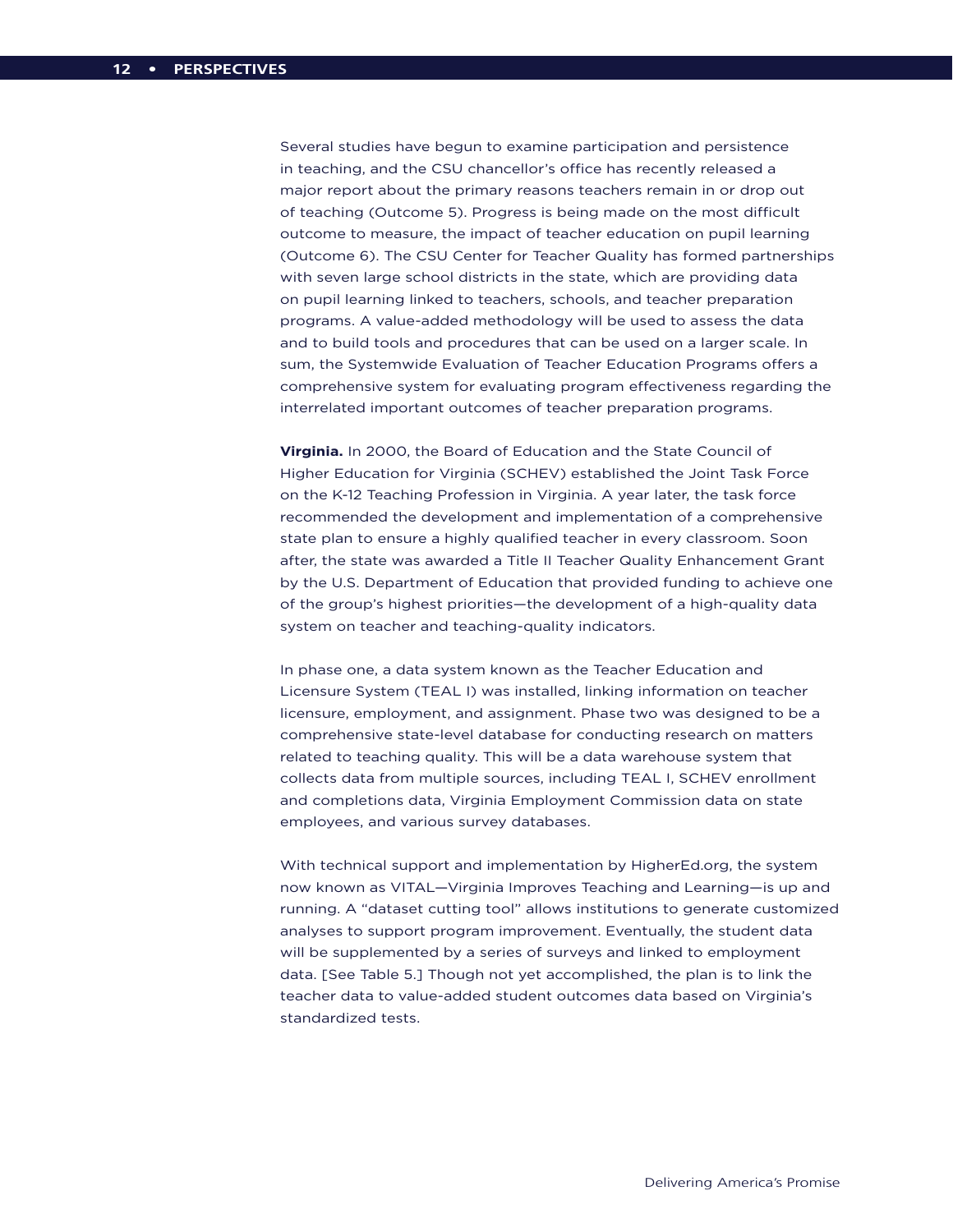### **TABLE 5**

### **Virginia Improves Teaching and Learning (VITAL) Surveys**

### **Candidate Term Surveys:**

• A survey of teacher candidates at the end of their final academic term.

### **Teacher Surveys:**

- First year of teaching: A survey of novice teachers, with questions about licensure, employment, and their preparation to teach.
- Third year of teaching: A follow-up survey, with questions about licensure and employment.
- Fifth year: Another follow-up survey.

### **P-12 School Surveys:**

- Mentor Program Survey, a questionnaire concerning mentoring programs, to be sent to school districts' mentor coordinators.
- Observer/Evaluator Survey, a questionnaire sent to the school-level person who observed the teaching of novice teachers, conducted at the end of the teachers' first year in the classroom.
- School-University Partnership Survey, a questionnaire eliciting evidence of partnering programs between institutions and schools.

### **Institution Surveys:**

• Program Descriptors Questionnaire, a detailed questionnaire describing the institution's teacher education programs.

# Analysis

While a handful of institutions, systems, and states are noteworthy in the progress they are making, much more needs to be done nationally to assist and support all institutions, systems, and states in documenting the effectiveness of teacher preparation programs for their various stakeholders. We propose the development of a national framework, a set of guidelines that institutions might use to guide data collection as they audit their programs to provide evidence of effectiveness for their various constituencies. Such a framework should be developed collaboratively, broadly agreed upon, and implemented on a state-by-state basis. Below are considerations that should guide the development of a national framework.

**Emphasis on multiple measures.** The proposed framework should include alternative approaches to measuring teachers' content knowledge, their performance in the classroom, their impact on K-12 pupil learning, and the retention and support of classroom teachers. These approaches should be tied to the various purposes for which data on teachers are collected and take into consideration the stakeholders who need access to these data. Each box in Table 6 would include data providing evidence in support of a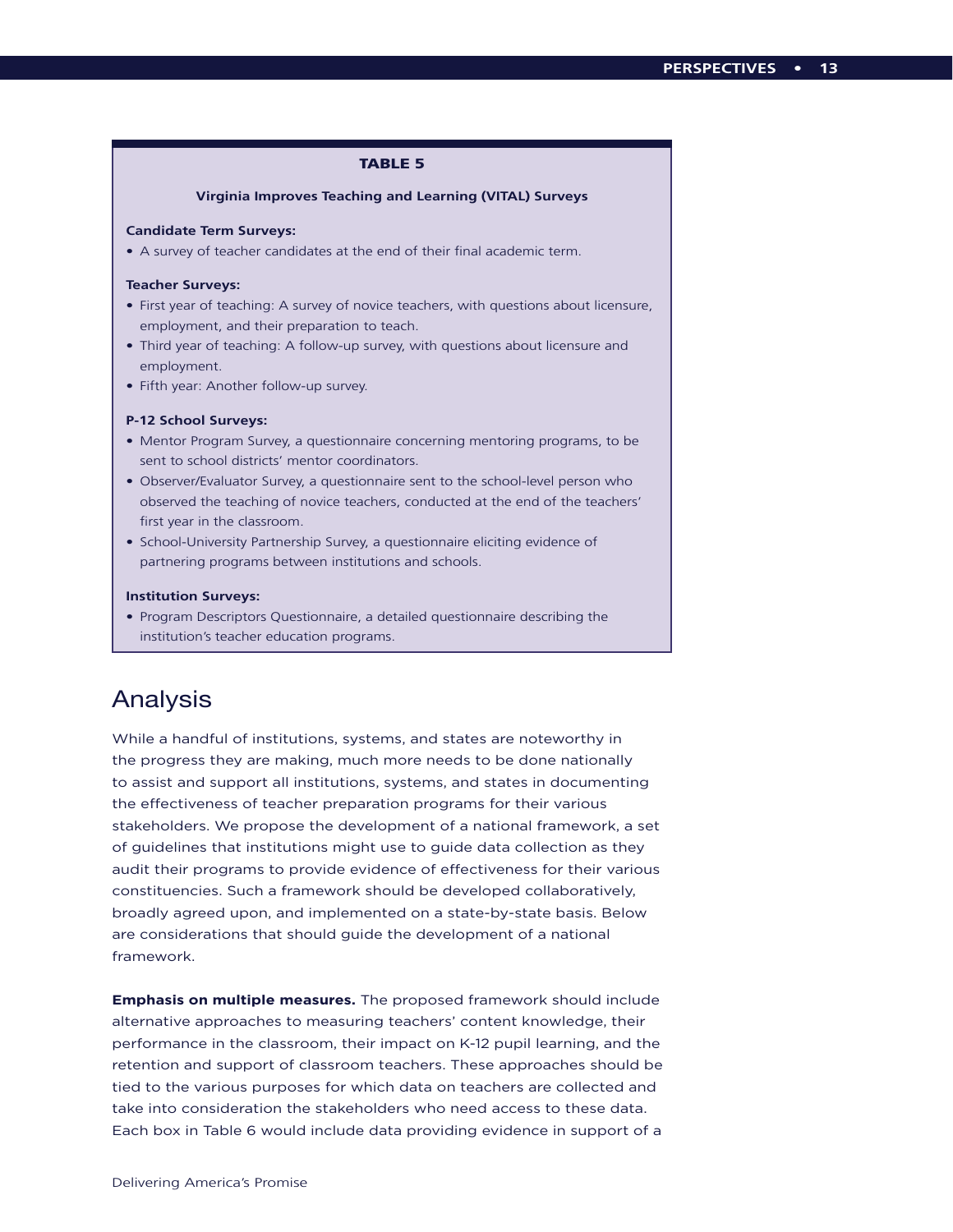particular purpose. For example, data that demonstrate evidence of pupil learning might be useful for each of the purposes listed in the table.

No single measure can shed light on all the dimensions, and every methodology has its limitations. For example, state licensure tests may provide some useful information on teachers' content knowledge, but passing rates on licensure tests are a poor measure of teachers' performance in the classroom or their effects on K-12 pupil learning. Value-added measures have been lauded as a tool for understanding and improving effectiveness of teacher and teacher education programs, but they often are considered a risky measure when used in high-stakes personnel decisions. Portfolios of teachers' work, observational systems, and survey data have great potential for a variety of purposes, but they are relatively useless when developed and utilized out of context and without any common framework. The proposed national framework would provide guidelines for data-collection efforts and make information more meaningful.

**Build on promising methods, but allow state-by-state adaptation.** The proposed framework should build on the significant progress that has been made over the past two decades, as described in the various efforts above. States and institutions would not be starting from scratch in their efforts, but rather would have a growing number of outstanding tools from which to work. For example, the Renaissance Model for Teacher Work Samples and the work that emerges from the Teachers for a New Era project can be more broadly applied. At the same time, the state examples presented here suggest that what works in one state may not be suitable for another. Any national framework would have to suggest broad outlines and provide resources and alternatives, but allow for state-to-state differences. For example, although a value-added approach to measuring the impact of preparation programs on pupil learning may be advocated, it would be inappropriate to promote a specific value-added methodology. Louisiana

| <b>TABLE 6</b>                                                                            |                                                                         |                 |                    |            |
|-------------------------------------------------------------------------------------------|-------------------------------------------------------------------------|-----------------|--------------------|------------|
| <b>Proposed Elements for an Institutional Audit</b><br>of Teacher Programs' Effectiveness |                                                                         |                 |                    |            |
| <b>Stakeholder</b>                                                                        | <b>Purpose</b><br>Inform<br><b>Certify</b><br>Improve<br><b>Approve</b> |                 |                    |            |
|                                                                                           | <b>Programs</b>                                                         | <b>Programs</b> | <b>Individuals</b> | the Public |
| Teacher/Teacher Candidate                                                                 |                                                                         |                 |                    |            |
| Institution                                                                               |                                                                         |                 |                    |            |
| <b>State Agency</b>                                                                       |                                                                         |                 |                    |            |
| <b>Local Education Agency</b>                                                             |                                                                         |                 |                    |            |
| Legislature                                                                               |                                                                         |                 |                    |            |
| <b>Public</b>                                                                             |                                                                         |                 |                    |            |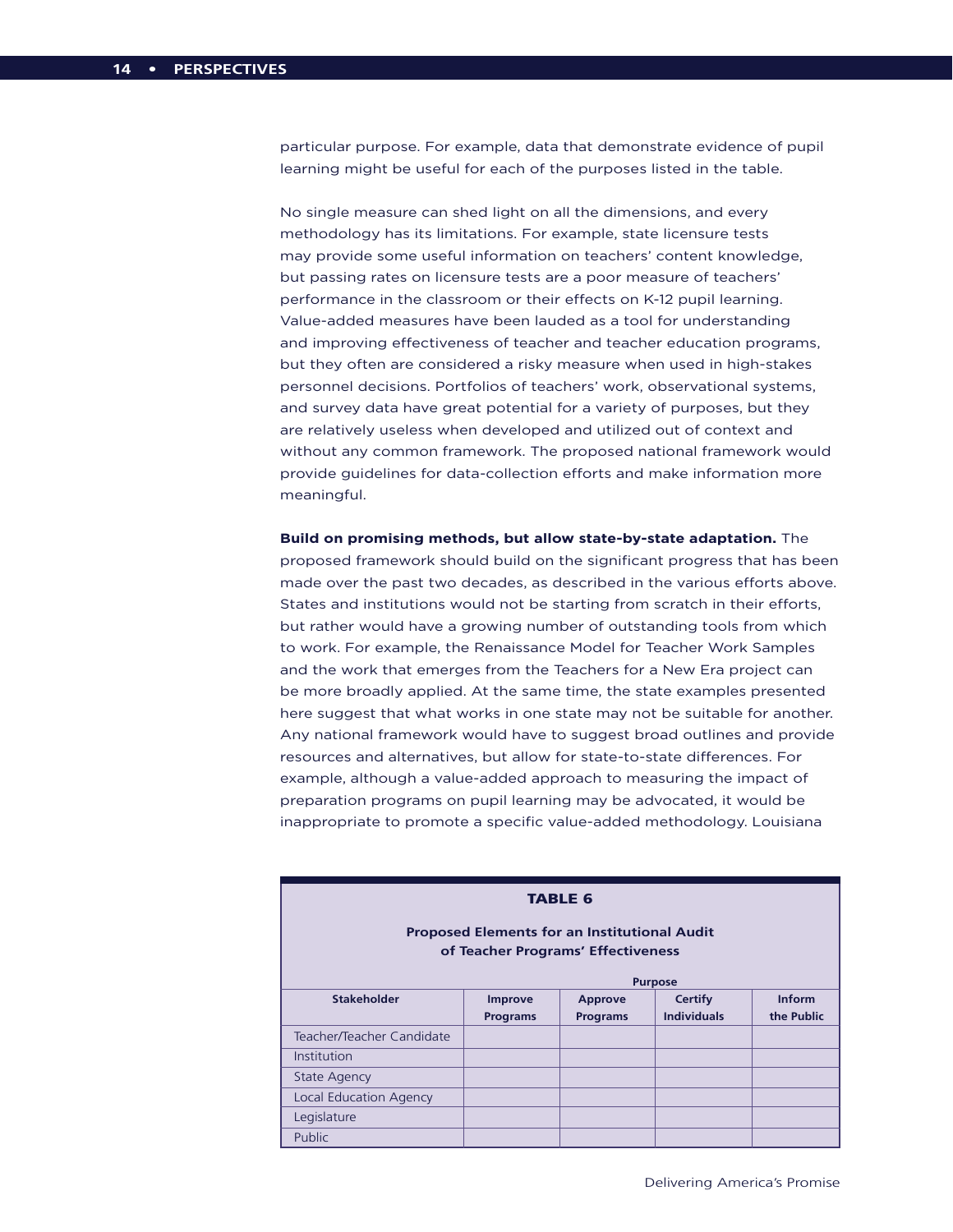and Ohio have demonstrated successful implementation of different value-added approaches. The same caution applies to tests of content knowledge, design of surveys, or the exact configuration of data systems. The Data Quality Campaign, for example, has identified 10 fundamentals of an effective longitudinal data system, but every state system need not be identical. The national framework we propose will be most useful in providing guiding principles, rather than exact specifications.

**Need for collaboration at all levels.** The most successful policy and programmatic changes are brought about through capturing the creative ideas and ensuring the buy-in of all groups of stakeholders. In the current instance, this means that both national and state discussions need to involve many stakeholders. First, in developing the national framework, policy discussions on issues such as teacher recruitment, retention and support like those occurring at the Wingspread meeting initiated by AASCU need to continue. Further, as each state addresses its own issues, wide collaboration also should occur within the state. In recent years, statewide structures focused on P-16 education have been developed in many states to facilitate the bringing together of policy experts, education leaders, school-district and university personnel, legislators, and others, and these might provide ready avenues for such discussions.

**Need for better state-level data systems.** It has become quite commonplace to emphasize the need for better state data, but this point cannot be overemphasized. In every state, a number of statewide databases have been created for a variety of administrative purposes, but with rare exceptions, they do not "talk to one another" or function as fully integrated systems. This has been changing gradually and significantly over the past decade or two, most recently with the growth of K-12 statewide databases that contain student-learning data. But such work needs to continue. The Data Quality Campaign has done an excellent job of identifying the elements that need to be in place to foster an integrated longitudinal data system that supports the improvement of student learning.

**Need to assure validity and reliability.** All too often, when promising practices are copied on a wide scale, some aspects of initial efforts are diluted. Without a framework to anchor efforts—without benchmarks for comparison—it is difficult to maintain quality. The proposed national framework is intended to provide a structure that promotes the validity and reliability of data, models for analysis, and examples of usage so that quality is preserved.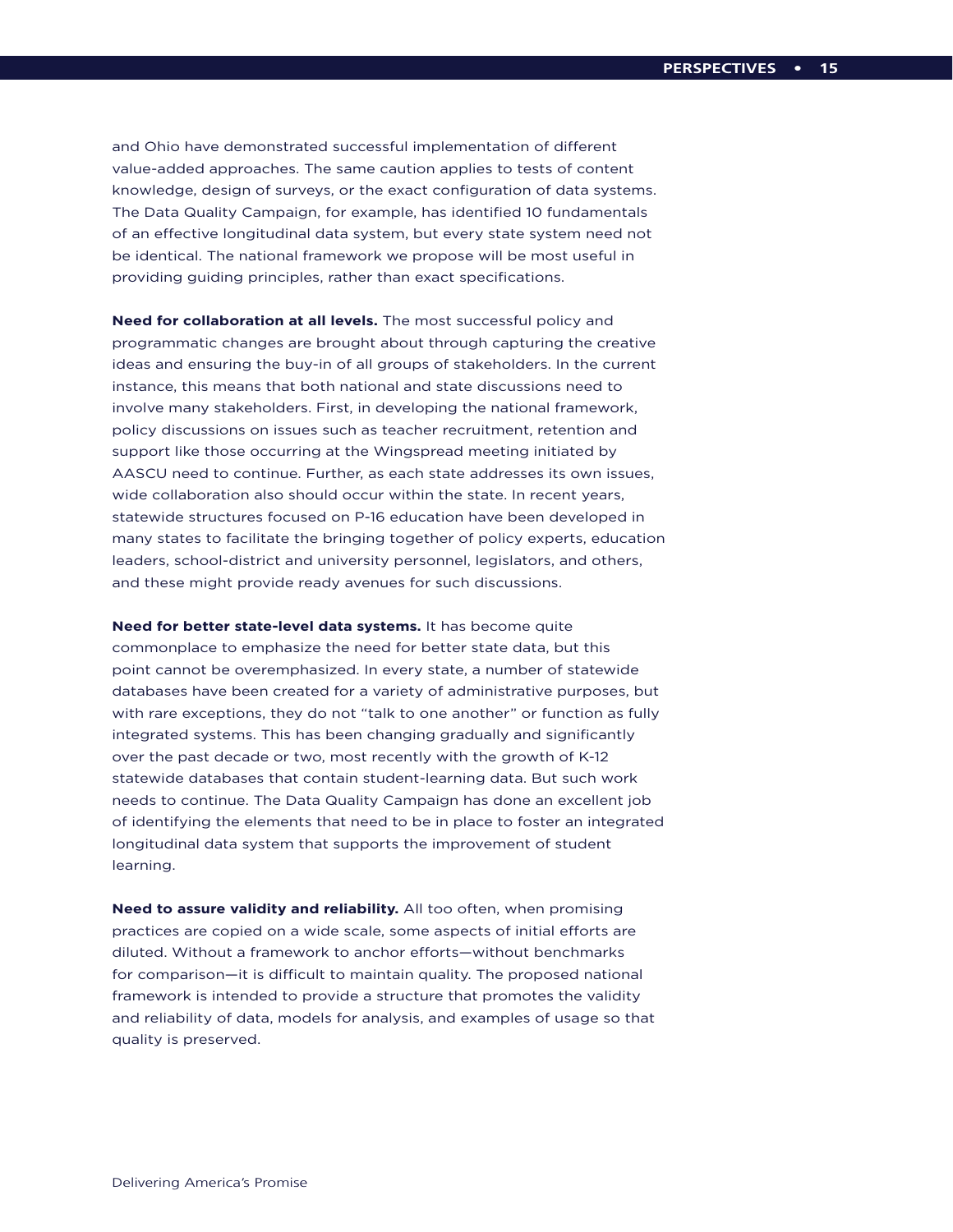## Recommendations

### **What Federal Policymakers Should Do:**

- $\blacksquare$  Provide funding for states to develop state-level data systems to track the graduates of teacher education programs and link to data on their K-12 pupil achievement.
- $\blacksquare$  Help facilitate a national discussion on evidence of effectiveness of teacher education programs.
- Support research on value-added methodologies and best practices in using data.

### **What State Policymakers Should Do:**

- **n** Provide policy leadership; develop a policy environment and statewide framework to support a culture of evidence.
- $\blacksquare$  Provide human and financial resources to support development of this culture of evidence.
- $\blacksquare$  Commit to developing state-level data systems to track the graduates of teacher education programs and that link to K-12 pupil learning. According to the Data Quality Campaign, such systems should include data on the teacher pipeline, numbers of teachers produced, employment, working conditions and retention, and effectiveness in the classroom.
- Work across states to develop a national framework and national data standards.
- **n** Require evidence of pupil learning as part of teacher preparation and licensure and program accreditation.

### **What Presidents and Chancellors Should Do:**

### *Outside the University:*

- Convene critical decision makers-state legislators, state education officials, and university leaders—to build coherent policies to support accountability.
- Advocate high-quality data systems in states to support accountability efforts.

### *Inside the University:*

- $\blacksquare$  Frame the discussion of teacher quality in the broader context of accountability and pupil learning.
- **n** Support efforts to build high-quality data systems within universities to track progress.
- $\blacksquare$  Publicly recognize innovative efforts.

### **What Chief Academic Officers and Deans Should Do:**

### *Create working groups that include representatives from education, arts and sciences, institutional research, and the local community to:*

- $\blacksquare$  Identify the data needed by various constituencies to provide evidence of quality and areas for improvement (constituents, for example, may include regents/ boards of education, higher education agencies, legislators, local communities, and parents).
- $\blacksquare$  Work together with K-12 partners and state agencies to gain access to data on K-12 pupil learning outcomes so that teacher preparation programs can use pupil learning as a component of their accountability systems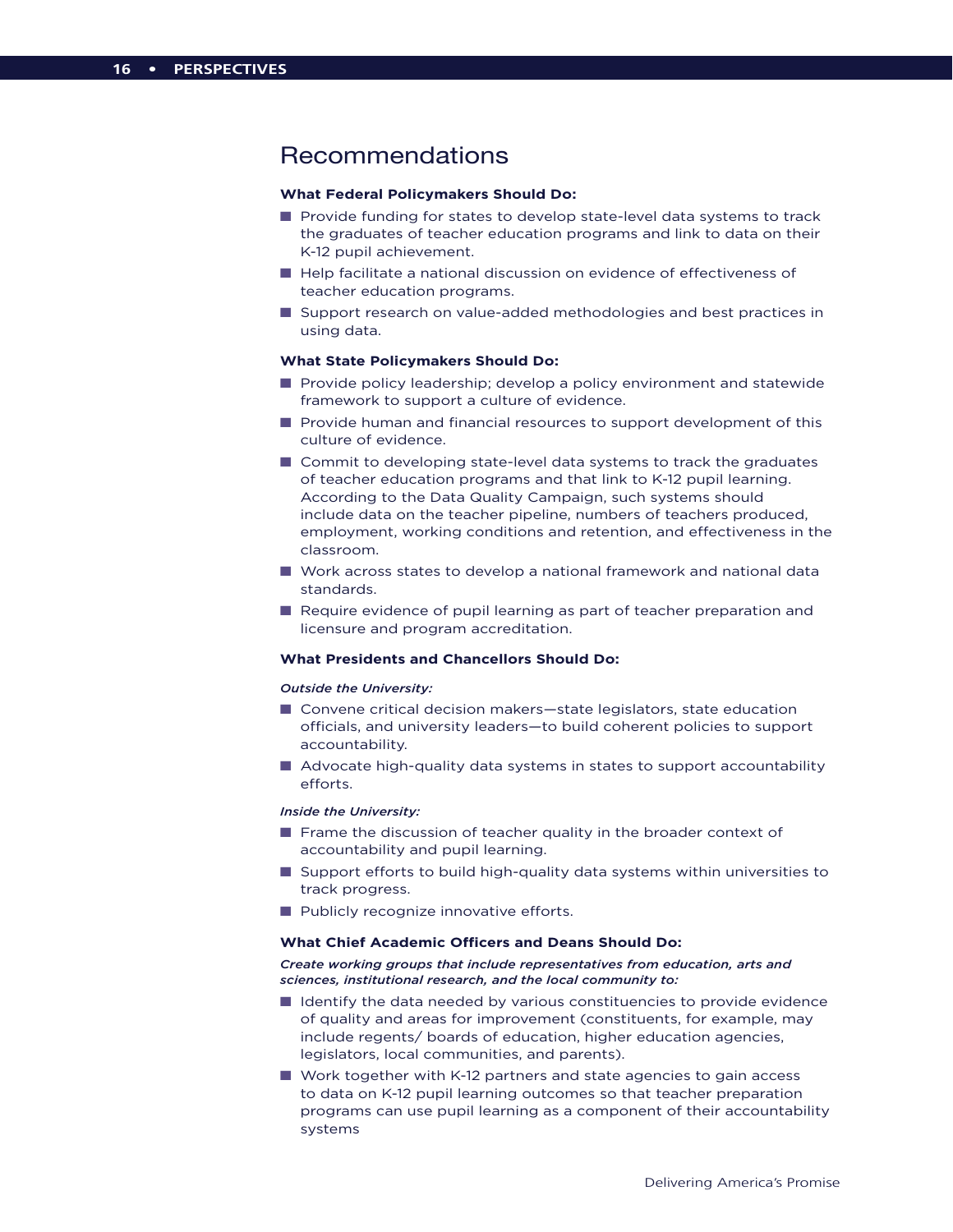# **Conclusion**

Believing that accountability of teacher education programs is important and legitimate, AASCU is concerned that most teacher education programs and their states cannot provide adequate evidence about the impact of the programs. Although some states are developing data systems that will be capable of tracking the achievement of individual graduates of teacher education programs, it is imperative that we not wait until these more elegant systems are developed before action is taken. A commitment must be made to develop systems that institutions can use to demonstrate, in credible, persuasive, and useful ways, the impact of teacher education programs.

To accomplish this, AASCU intends to lead an effort to work with other national organizations and entities to create a national framework for collection of evidence of the effectiveness of teacher education programs. Such a framework will need to be developed collaboratively, broadly agreed upon, and implemented state-by-state. This framework will include guidelines that institutions could use pro-actively to promote a culture of evidence.

AASCU is committed to playing a significant role in this process. In partnership with the University of Wisconsin System (UW System), AASCU will receive \$600,000 over the next three years to create common accountability measures in preparing future math and science teachers. The project, Wisconsin's Grassroots Teacher Quality Assessment (TQA) Model, is designed to create reliable performance assessment tools to be used during student teaching. The assessments will document how well prospective teachers attain relevant math and science knowledge and skills, and information gathered will serve as a guide for ongoing changes in teacher preparation and professional development. Data generated by this project will guide program improvement and reform across the 13 fouryear UW System campuses. The project has invited Wisconsin's private and independent institutions to join them in the statewide initiative.

The key measure of success for university-based teacher education programs in the future must be how well they produce teachers who can demonstrate that they can produce learning gains in K-12 pupils. It is not about inputs and not about subjective judgments. Pupil learning, after all, is what teacher education is all about.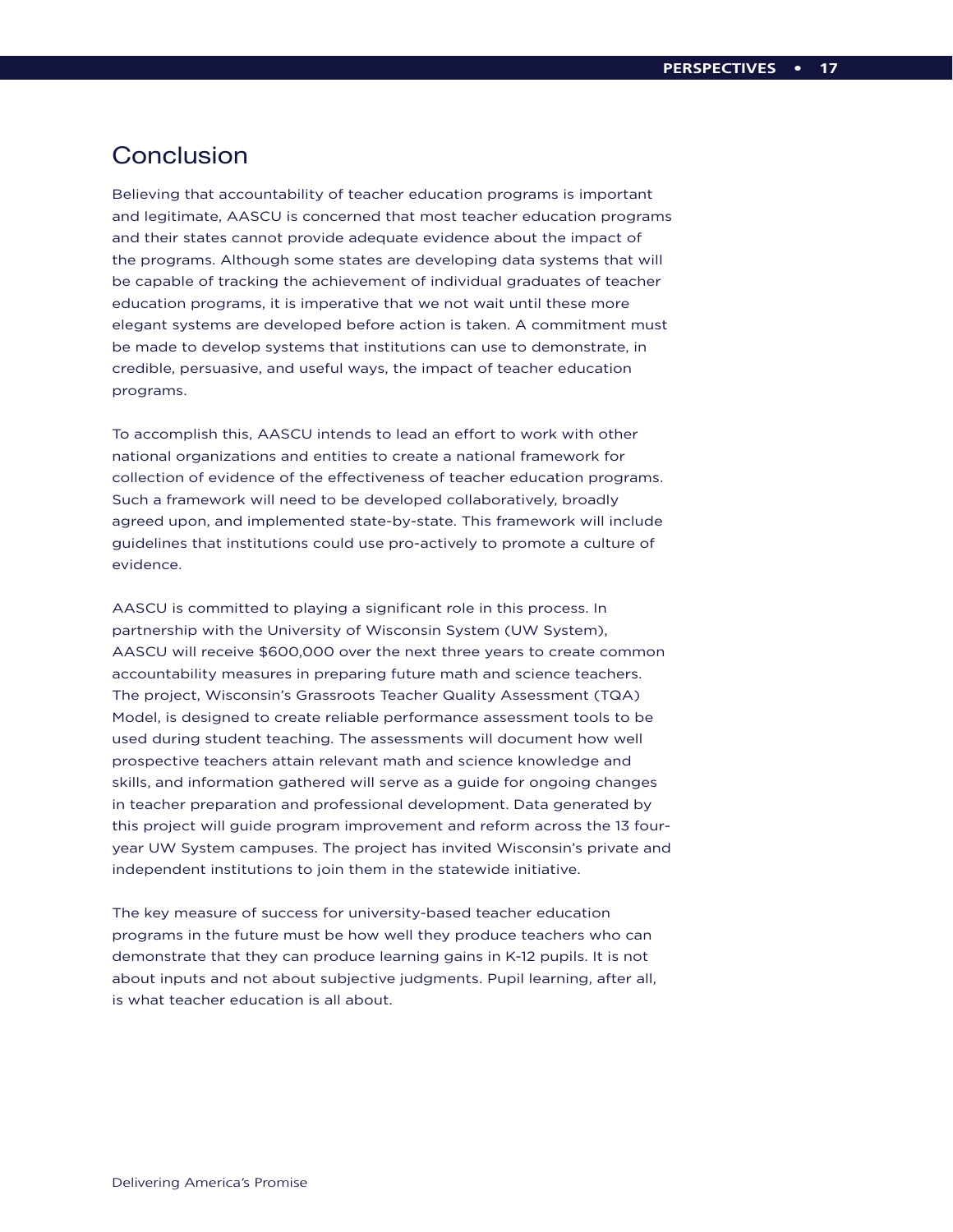### Resources

**American Association of Colleges for Teacher Education (AACTE).** The

association's Standards-Based Teacher Education Project (STEP) focuses on the redesign of teacher preparation programs by aligning them with national and state academic content standards and professional teaching standards. It works with campuses to develop gateway assessments to reveal teacher candidates' mastery of content knowledge, teaching skills, and their ability to improve P-12 pupil learning.

aacte.org/Programs/Standards\_Practice/

- **Battelle for Kids Value-Added Initiatives.** Battelle for Kids is an independent, nonprofit organization committed to helping students achieve academic success. It has created a model for implementing value-added assessment at the state, district, and school levels, and it provides educators with professional development, tools, and resources related to the effective use of value-added analysis to improve teaching and learning. battelleforkids.com/home/value\_added
- **Carnegie Corporation of New York.** The goal of Carnegie "Challenge" papers is to raise issues in a way that will elevate them on the national agenda. The 2006 Challenge paper *Value Added Modeling: The Challenge of Measuring Educational Outcomes,* focuses on value-added modeling— its history, findings, uses, and critics, including its potential as a tool to rejuvenate teacher education programs.

carnegie.org/pdf/value\_added\_chal\_paper\_mockup.pdf

**Center for Research, Evaluation, and Advancement of Teacher Education** 

**(CREATE).** This is a consortium of 30 universities associated with the University of Houston System, the Texas A&M University System, the Texas State University System, the University of Texas System and the University of North Texas System. CREATE operates the Texas Public School Research Network, consisting of 20 school systems geographically distributed across the state. CREATE provides opportunities for member institutions and others to systematically explore quality and effectiveness issues related to teacher preparation, teacher retention, and their pupils' achievement. Its work focuses on research areas having the greatest potential to contribute practical solutions to pressing issues in education.

createtx.com

- **Center for Teaching Quality (CTQ).** CTQ has had a long interest in building more robust state-level data systems for measuring teacher quality, in order to inform policymaking. Its Teaching Quality Data Systems Roadmap addresses data and policy issues from the point of view of different stakeholders. teachingdata.org
- **Data Quality Campaign (DQC).** This is a national collaborative to encourage and support state policymakers' efforts to improve the collection, availability, and use of high-quality education data, and, in addition, to implement state longitudinal data systems to improve student achievement. DQC has identified 10 elements critical to a longitudinal data system and annually tracks states' progress toward putting those elements into place. dataqualitycampaign.org/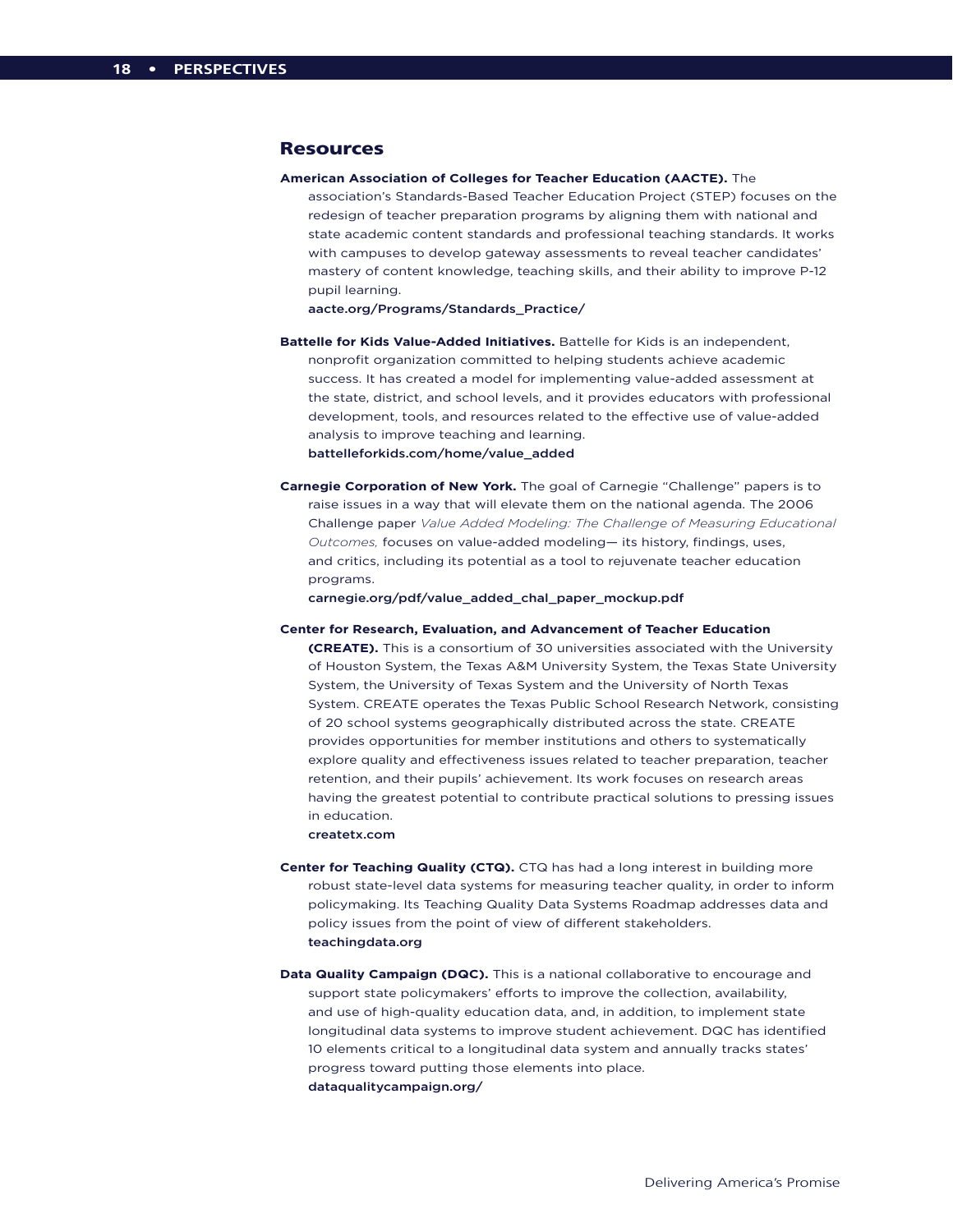- **Teachers for a New Era (TNE).** The program was created to stimulate construction of excellent teacher education programs at selected institutions. A major design principle of TNE is that teacher education programs should be guided by a respect for evidence and that evidence of pupil learning, in particular, must be considered in measuring teachers' success. teachersforanewera.org/
- **Teacher Policy Research (TPR).** This is a research partnership between the State University of New York at Albany and Stanford University that examines issues in teaching and teacher education to provide education policymakers with useful data to inform their policy decisions. Its Teacher Pathways Project provides a systematic, data-rich analysis of the pathways teachers take into teaching and the impact of those pathways on their pupils' achievement in the classroom. The data include detailed program information on traditional teacher preparation programs at 15 public and private institutions and two alternate routes to licensure programs in the New York City area. teacherpolicyresearch.org
- **The Renaissance Group (TRG).** The Renaissance Group is a national consortium of colleges and universities with a major commitment to the preparation of educational professionals. Aiming to help institutions become accountable for the impact of their teacher education graduates on pupil achievement, it has developed a model for teacher work samples that provide evidence of a candidate's ability to facilitate student learning. education.csufresno.edu/rengroup/

### State Web Sites

- California State University Center for Teacher Quality calstate.edu/teacherquality/
- Georgia Framework for Teaching usg.edu/p16/initiatives/framework.phtml
- Louisiana Board of Regents Teacher Education Initiatives asa.regents.state.la.us/TE
- Ohio Teacher Quality Partnership teacherqualitypartnership.org/
- South Carolina Center for Educator Recruitment, Retention, and Advancement cerra.org/
- Virginia Improves Teaching and Learning (VITAL) highered.org/teal/

*Perspectives* is a series of policy papers published by the American Association of State Colleges and Universities. The series is published occasionally and focuses on key state policy issues affecting public colleges and universities, including access (financial and academic), fiscal conditions and trends, and governance/management.